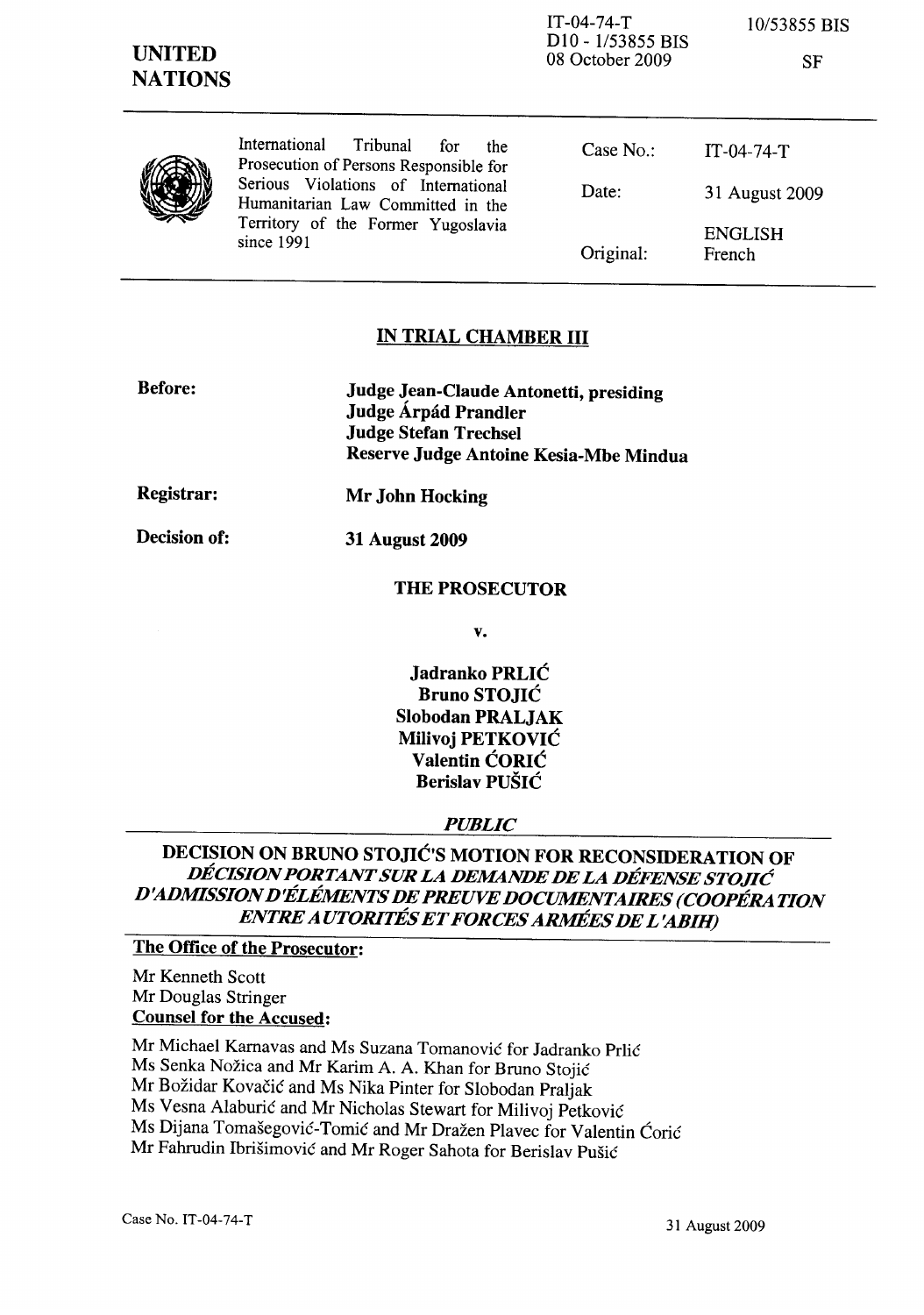## **I. INTRODUCTION**

1. Trial Chamber **III** ("Chamber") of the International Tribunal for the Prosecution of Persons Responsible for Serious Violations of International Humanitarian Law Committed in the Territory of the Former Yugoslavia since 1991 ("Tribunal") is seized of "Bruno Stojic's Motion for Reconsideration of *Decision portant sur La demande de La Defense Stojic d'admission d'eLements de preuve documentaires (coopération entre autorités et forces armées de l'ABIH) /Decision on the Stojić* Defence Motion for the Admission of Documentary Evidence (Cooperation between the Authorities and the Armed Forces of Herceg-Bosna and the Authorities and the Armed Forces of the ABiH)/" filed publicly by Counsel for the Accused Stojic ("Stojic Defence") on 28 July 2009 ("Motion").

## **II. PROCEDURAL BACKGROUND**

2. On 21 July 2009, the Chamber rendered the "Decision on the Stojic Defence Motion for the Admission of Documentary Evidence (Cooperation between the Authorities and the Armed Forces of Herceg-Bosna and the Authorities and the Armed Forces of the ABiH)" ("Decision of 21 July 2009") in which the Chamber rejected 56 of 115 documents for which the Stojic Defence initially requested admission on grounds that 1) the English translation of the proposed exhibit had not been sent to the Chamber or the other parties, therefore making it impossible to examine its admissibility;<sup>1</sup> 2) that, in the absence of a letterhead, stamp, date or signature, seven proposed exhibits did not present sufficient indicia of reliability;<sup>2</sup> 3) that some exhibits relating to the delivery of military supplies, materiel and technical equipment ("MTS"), to medical aid to the Muslims in Bosnia or to the existence of good relations between the HVO and the ABiH in geographical areas not covered by the Second Amended Indictment of **11** June 2008 ("Indictment") or in unspecified geographical areas, did not provide sufficient indicia of relevance;<sup>3</sup> and, finally, 4) that for a number of proposed exhibits relate to crimes committed against Croatian civilians in Bosnia or to the tension and conflicts between the HVO and the ABiH, to

<sup>&</sup>lt;sup>1</sup> Decision of 21 July 2009, para. 25 and Annex.

 $2$  Decision of 21 July 2009, para. 26 and Annex.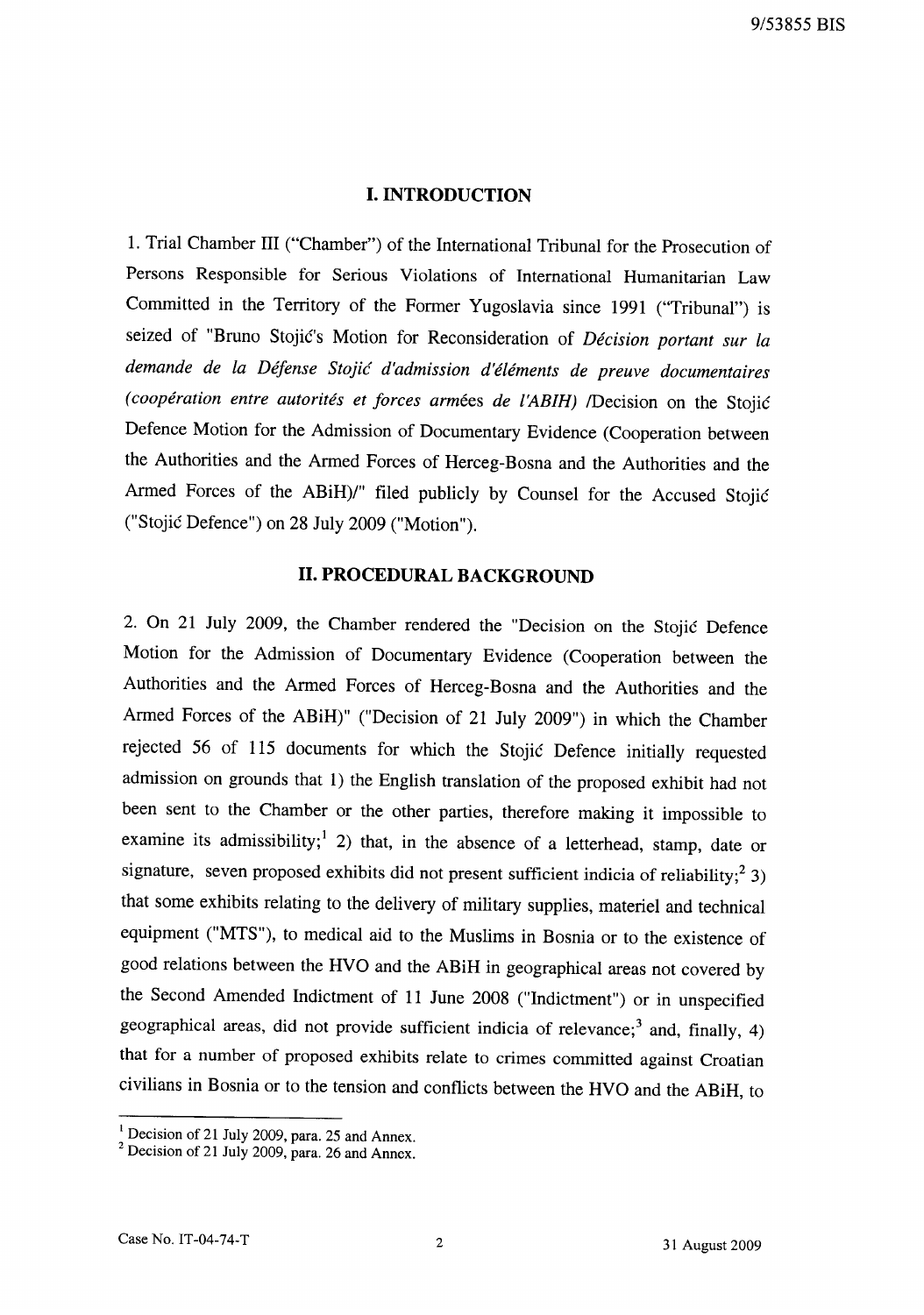which the Stojic Defence did not establish a sufficient link to the crimes in the municipalities alleged in the Indictment and/or the responsibility of the Accused for these crimes.<sup>4</sup>

3. In its Motion, the Stojic Defence asks the Chamber to reconsider this decision for the 36 exhibits that the Chamber refused to admit ("Exhibit(s)").<sup>5</sup>

4. On 7 August 2009, the Office of the Prosecutor ("Prosecution") publicly filed the "Prosecution Response to Stojic Motion for Reconsideration Dated 28 July 2009" ("Response").

### **III. ARGUMENTS OF THE PARTIES**

5. In support of the Motion, the Stojic Defence raises five grounds.

6. First, the Stojic Defence maintains that the Chamber committed an error in rejecting the admission of Exhibits 2D 00177, 2D 01292 and 2D 01384 on the grounds that they did not present sufficient indicia of reliability.<sup>6</sup> Firstly, the Stojić Defence argues that a document's indicia of reliability are to be examined in order to establish the weight to be accorded to it and not in order to assess its admissibility.<sup>7</sup> Further, with regard to Exhibit 2D 00177, the Stojic Defence maintains that this document is a near duplicate of document P 03861, that its source is the United Nations, that it bears a date and the name of the author and, finally, that it directly disproves the allegations in the Indictment related to HVO attacks on Sovići and Doljani (Jablanica municipality).8 With respect to Exhibit 2D 01292, the Stojic Defence sets out that the original version of the document contains the author's signature, that it describes combat hostilities between the HVO and the VRS in November 1992 on the territory of Herceg-Bosna and thus refutes the allegations set out in Paragraph 27 of the Indictment.<sup>9</sup> With regard to Exhibit 2D 01384, the Stojić Defence maintains that it is similar in every way to several other documents already

Decision of 21 July 2009, para. 27 and Annex.

Decision of 21 July 2009, paras 28-33 and Annex.

Motion, para. 1.

Motion, paras 4, 5, 10 and 12.

Motion, paras 13 and 14.

Motion, paras 5 to 9.

<sup>&</sup>lt;sup>9</sup> Motion, paras 10 and 11.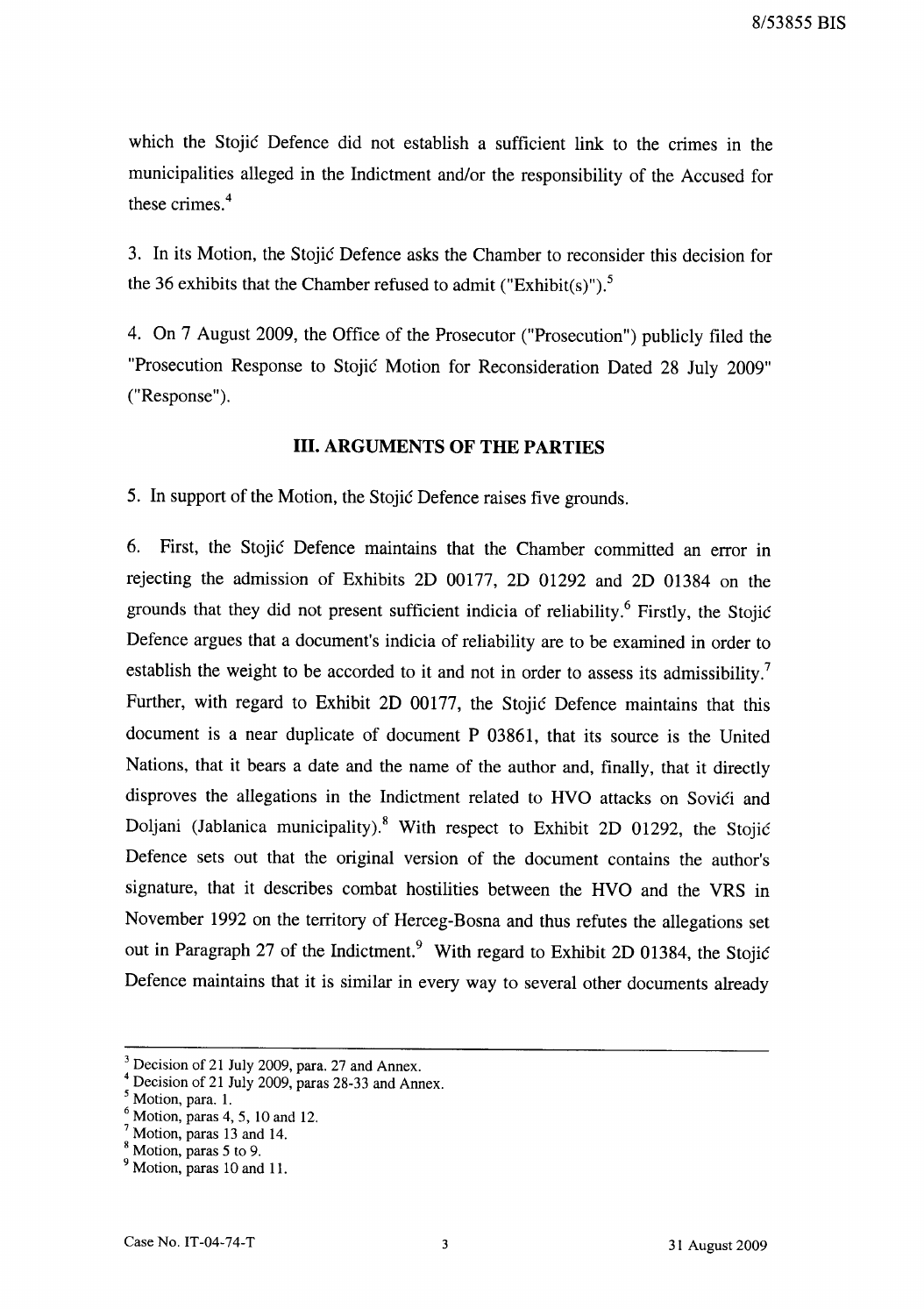admitted into evidence.<sup>10</sup> For these reasons, the Stojić Defence argues that these Exhibits present sufficient indicia of reliability.

7. Second, the Stojic Defence respectfully requests that the Chamber review its decision to reject the admission of Exhibit 2D 01385, on the grounds that there is no English translation, because of the importance of the content of the document or, alternatively, to allow it to request admission of document 2D 00759, which is identical to Exhibit 2D 01385 and has an English translation.<sup>11</sup>

8. Third, the Stojic Defence alleges that the Chamber committed an error in rejecting the admission of Exhibits 2D 00175, 2D 00176, 2D 00180, 2D 00181, 2D 00234, 2D 00248, 2D 00256, 2D 00403, 2D 00407, 2D 00408, 2D 00475, 2D 00476, 2D 00639, 2D 00641, 2D 00647, 2D 00648, 2D 00673, 2D 00679 and 2D 01468 on the grounds that the Stojic Defence had not established their relevance and that it only offered them with the aim of establishing a line of defence based on the *tu quoque* principal. 12 The Stojic Defence adds that, on the contrary, these Exhibits contain information to disprove the allegations in the Indictment, especially in that they show that the ABiH planned to capture Konjic as part of the plan to control the territory of Herceg-Bosna and that they shoow the strategic importance of Konjic in conducting military operations in the neighbouring municipalities as described in the Indictment. <sup>13</sup>

9. Fourth, the Stojic Defence maintains that the Chamber committed an error in concluding that Exhibits 2D 01127, 2D 01128 and 2D 01129 concerned geographic areas that are not covered by the Indictment or are unspecified.<sup>14</sup> The Stojić Defence claims that these Exhibits relate to the Croatian community of Salt, which was part of Herceg-Bosna and, as such, are within the geographic scope of the Indictment.<sup>15</sup>

10. Fifth, the Stojic Defence argues that the Chamber committed an error in rejecting the admission of the ten Exhibits 2D 00528, 2D 00529, 2D 00530, 2D 00531, 2D 00951, 2D 00960, 2D 00961, P00238, P 00262 and P 00267 referring to the shipment

<sup>&</sup>lt;sup>10</sup> Motion, paras 12 and 13.

 $\frac{11}{11}$  Motion, paras 14 to 16.

 $\frac{2}{3}$  Motion, paras 17 to 20.

 $\frac{3}{1}$  Motion, paras 18 to 20.

 $*$  Motion, para. 21.

Motion, paras 22 and 23.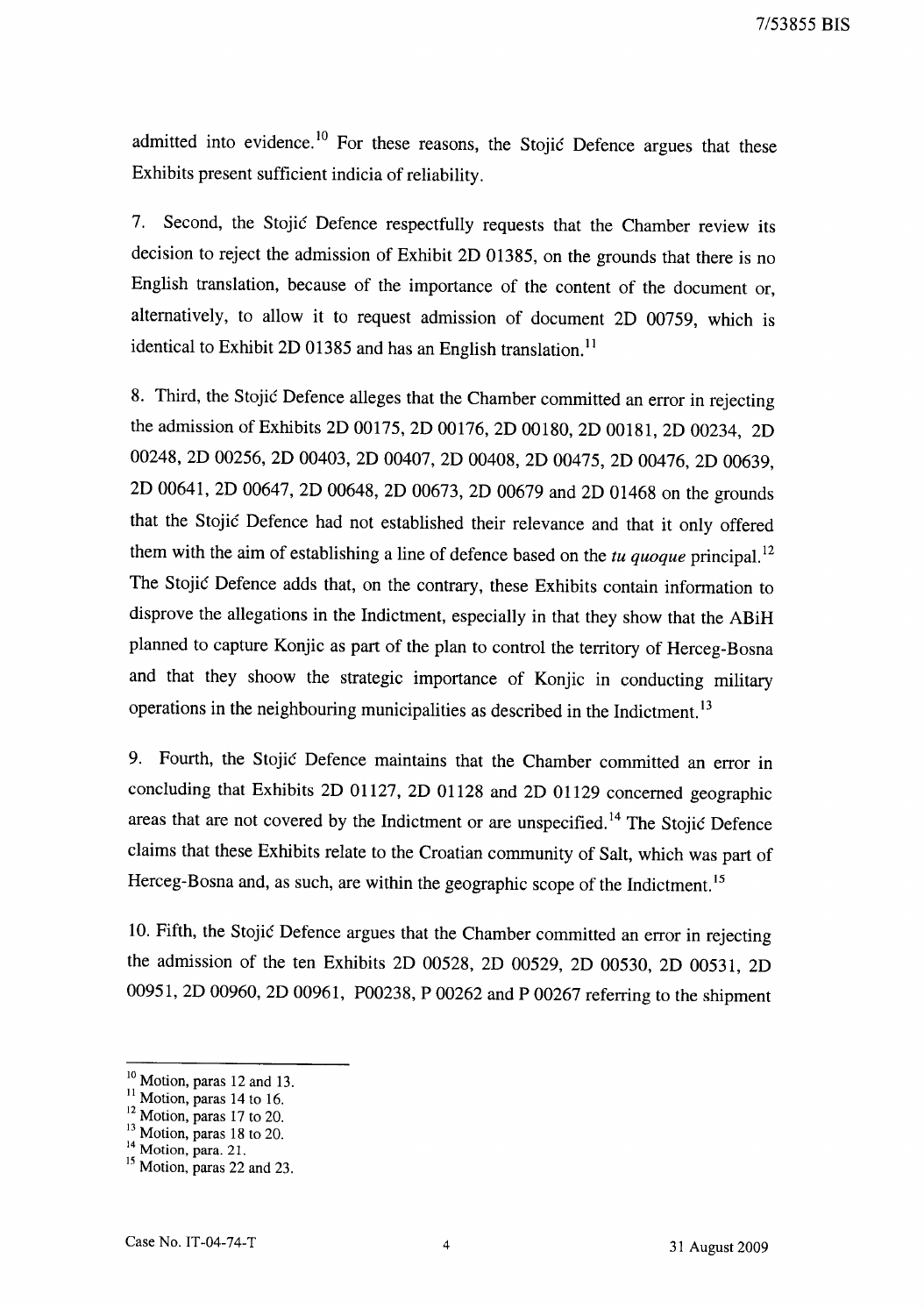of MTS to the ABiH.<sup>16</sup> In fact, it considers that there is no formal agreement with the Prosecution regarding the shipment of MTS from the HV and the HVO to the ABiH and that it, therefore, has the right to present exhibits needed to disprove the Prosecution case.<sup>17</sup> It also adds that the Exhibits present relevant information in that they can help to disprove the allegations contained in the Indictment.<sup>18</sup>

11. In its Response, the Prosecution asked the Chamber to reject the third, fourth and fifth grounds of the Stojic Defence as well as the request to reconsider Exhibit 2D 00177 in the first ground of the Stojic Defence.<sup>19</sup> On the other hand, the Prosecution states that it takes no position on the second ground of the Stojic Defence and on the request to reconsider Exhibits 2D 01384 and 2D 01292 in the first ground.<sup>20</sup>

12. Thus, with regard to the third and fifth grounds of the Stojic Defence, the Prosecution maintains that the Motion does not contain a single new fact or argument that the Stojic Defence could not have used during the filing of the initial motion and that it does not point to any clear error of the Chamber.<sup>21</sup> Similarly, it maintains that in reality the Stojic Defence simply presented for a second time documents rejected by the Chamber and expressed its disagreement with the Chamber's decision not to admit them.<sup>22</sup>

13. In particular, with regard to the third ground of the Stojic Defence, the Prosecution maintains that the arguments presented by the Stojic Defence do not satisfy the criteria set out by the Chamber for the exceptional admission of documents that are otherwise irrelevant because they violate the principal of not admitting documents that constitute a *tu quoque* defence. <sup>23</sup>

14. Moreover, with regard to the fifth ground of the Stojic Defence, the Prosecution claims that the arguments of the Stojic Defence do not take into account the Chamber's conclusion according to which the ten Exhibits in questions relate to the

<sup>&</sup>lt;sup>16</sup> Motion, para. 24.

<sup>&</sup>lt;sup>17</sup> Motion, para. 24.

<sup>&</sup>lt;sup>18</sup> Motion, para. 24.

<sup>&</sup>lt;sup>19</sup> Response, para. 14.

<sup>20</sup> Response, paras 9, 13 and 14.

<sup>21</sup> Response, para. 6.

 $22$  Response, para. 7.

<sup>23</sup> Response, para. 7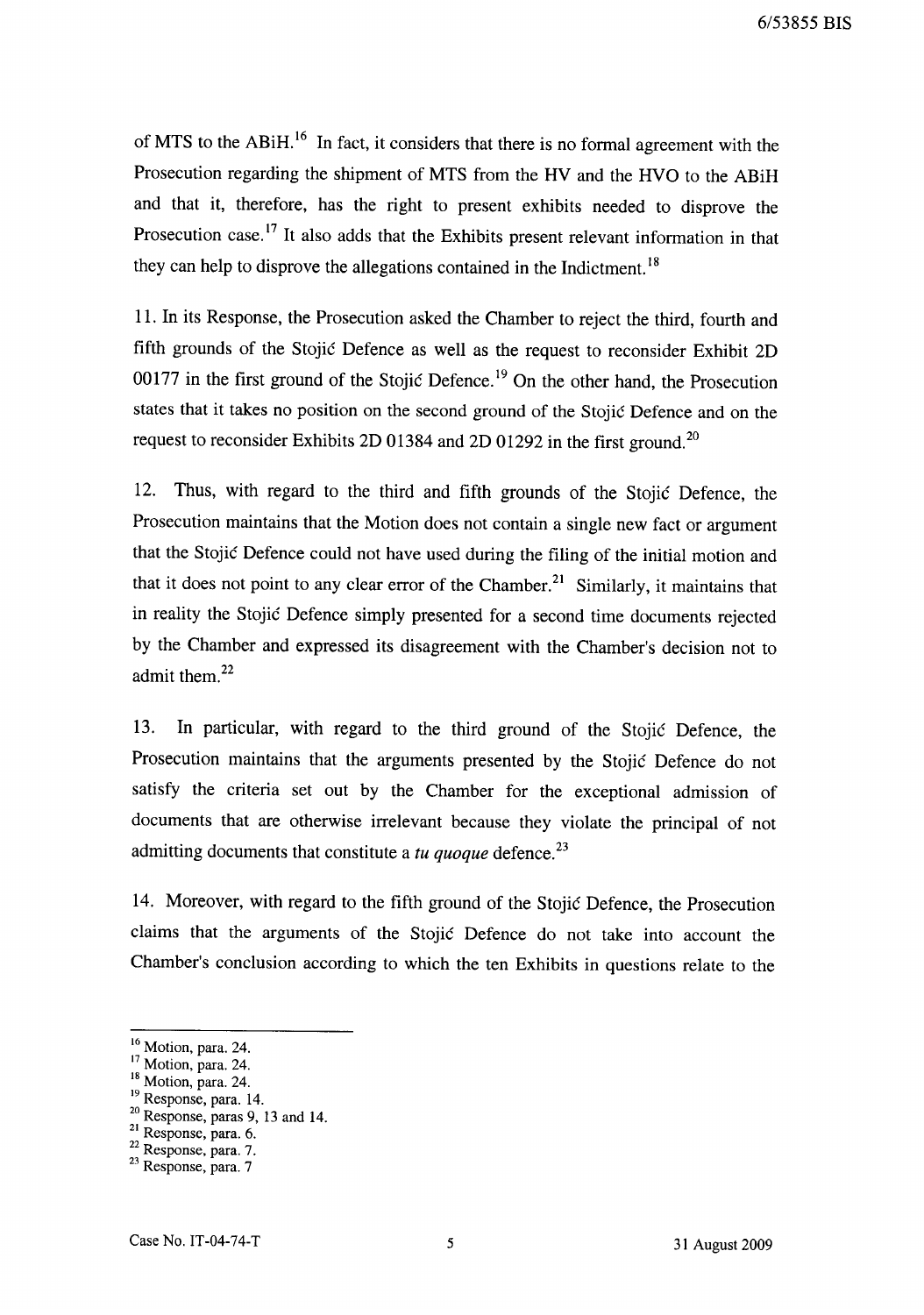shipment of weapons in geographic areas that are not covered by the Indictment or in unspecified geographic areas and that they are therefore irrelevant.<sup>24</sup>

15. With regard to the fourth ground of the Stojic Defence, the Prosecution reiterates its original objection to the admission of these documents on the ground that they are of no relevance.<sup>25</sup>

16. Finally, with regard to the request to reconsider Exhibit 2D 00177 contained in the first ground of the Stojic Defence, the Prosecution first shows, in line with a decision of the Appeals Chamber, that during the assessment of a document's admissibility, the Chamber has the right to decide whether an initial threshold showing of reliability has been made and that it only later proceeds to its final assessment.<sup>26</sup> The Prosecution adds that the request to reconsider Exhibit 2D 00177 should be rejected on the ground that the document is irrelevant. $27$ 

#### **IV. DISCUSSION**

#### **A. Applicable Law**

17. A Trial Chamber has the intrinsic power to reconsider its own decisions. It may accept a request to reconsider if the requesting party satisfies the Chamber that the reasoning behind the impugned decision contains a clear error or that particular circumstances, such as new facts or arguments, justify its reconsideration in order to avoid an injustice.<sup>28</sup> Requests for reconsideration must be an exception.<sup>29</sup>

18. On the merits, the Chamber disagrees with the assertion of the Stojic Defence that a document's indicia of reliability should be considered only in order to decide on the

<sup>24</sup> Response, para. 8.

 $25$  Response, para. 10.

<sup>26</sup> Response, para. 12, citing *The Prosecutor* v. *Prlic et al.,* Case No. 1T-04074-AR73.13, "Decision on Jadranko Prlic's Consolidated Interlocutory Appeal against the Trial Chamber's Orders of 6 and 9 October 2008 on Admission of Evidence" rendered on 12 January 2009 ("Decision of the Appeals Chamber of 12 January 2009"), para 15.

Response, para. 13.

<sup>&</sup>lt;sup>8</sup> "Decision regarding Requests Filed by the Parties or Reconsideration of Decisions by the Chamber", 26 March 2009 ("Decision of 26 March 2009"), p. 4.

 $<sup>9</sup>$  Decision of 26 March 2009, p.3.</sup>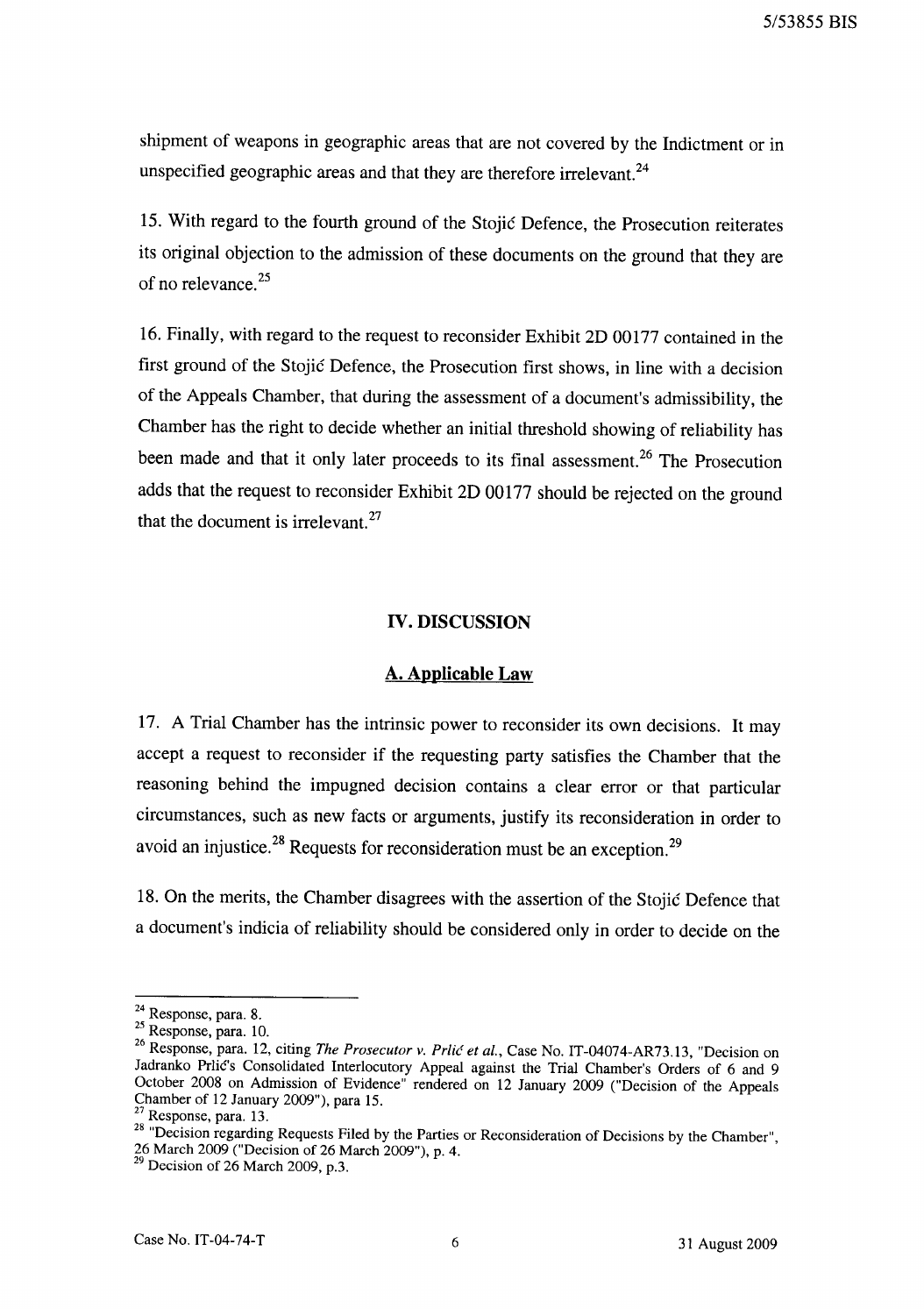weight it should be assigned and not in order to decide on its admission.<sup>30</sup> The Chamber subscribes to the established jurisprudence of the Tribunal,  $31$  reflected in the numerous previous decisions of the Chamber on the admission of evidence,  $32$ according to which the evaluation of reliability, including the authenticity, of a document is a component of the assessment of admissibility pursuant to Rule 89 (C) of the Rules, but for an exhibit to be admissible as evidence, it suffices that one show *prima facie* evidence of its reliability.

### **B. Consideration of the Admissibility of a Request to Reconsider**

19. The Chamber will first proceed to consider the first ground of the Stojic Defence concerning the Exhibits that were rejected because of insufficient indicia of reliability.

20. With regard to Exhibit 2D 00177, like the Stojic Defence, the Chamber notes that it is effectively the same as document P 03861. However, to the extent that it has not been entered into evidence and that its admission has not been requested in the Stojic Defence initial request for admission, the Chamber finds that this observation is not important for the assessment of the admissibility of Exhibit 2D 00177 and is late. Moreover, the Chamber finds that, though the Stojic Defence had indicated in its initial motion that this document, like document P 03861, originated from the United Nations archives, there is nothing to allow the Chamber to reach this conclusion insofar as the document in question, like document P 03861, does not contain any indicia of having originated from the official archives of the United Nations. The Chamber does not therefore see a reason to depart from its decision to reject the admission of Exhibit 2D 00177.

21. With regard to Exhibit 2D 01292, the Chamber finds that it does bear a signature and, for this reason, presents sufficient indicia of reliability. Having committed an

<sup>&</sup>lt;sup>30</sup> Motion, para. 4.

<sup>&</sup>lt;sup>31</sup> See The Prosecutor v. Enver Hadžihasanović and Amir Kubura, Case No. IT-01-47-T, "Decision on the Admissibility of Certain Challenged Documents and Documents for Identification", 16 July 2004, para. 29 citing *The Prosecutor v. Radoslav Brdanin and Momir Talic,* Case No. IT-99-36-T, "Order on the Standards Governing the Admission of Evidence", 15 February 2002, para. 25; Decision of the Appeals Chamber of 12 January 2009, para. 15.

*<sup>32</sup> See* in particular"Decision on Admission of Evidence", 13 July 2006; "Order to Admit Evidence Relative to Witness Christopher Beese", 27 September 2006.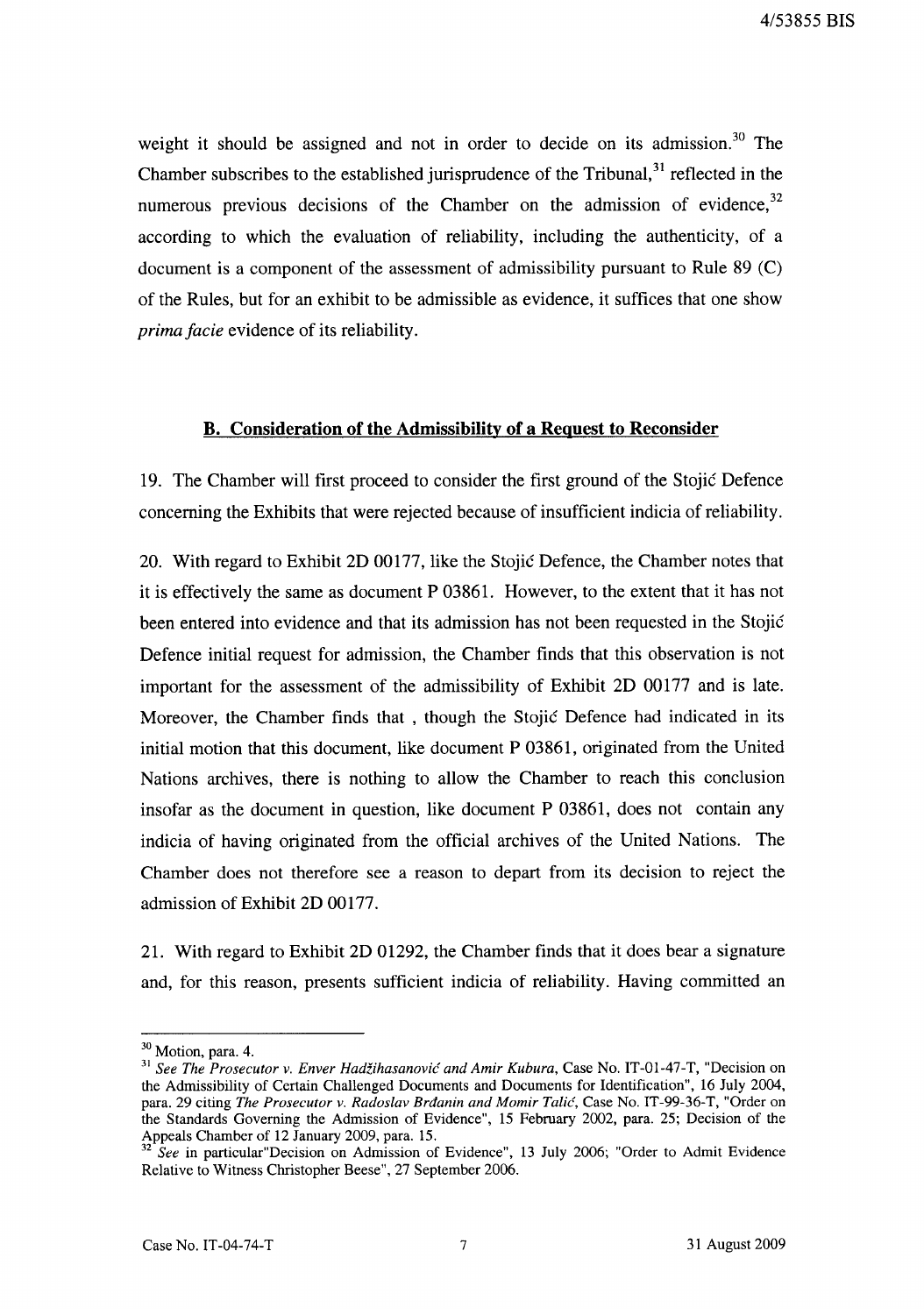error, the Chamber finds that this justifies the reconsideration of the Decision of 21 July 2009 with regard to this Exhibit.

22. With regard to Exhibit 2D 01384, the Chamber takes note of the additional information presented by the Stojic Defence according to which this Exhibit is in every way similar to document 2D 00503 admitted by the Chamber on 14 May 2004 through witness Ivan Bagaric.<sup>33</sup> However, the Chamber holds that the additional information does not constitute a new element in the sense of the Decision of 26 March 2009 insofar as the Stojic Defence had opportunity to pass on this information to the Chamber in its initial motion for the admission of documents. The Chamber also does not consider that the Stojic Defence has shown that there is a clear error. For that reason, the Chamber decides not to reconsider the Decision of 21 July 2009 with regard to this Exhibit.

23. Further, with regard to the second ground of the Stojic Defence relating to Exhibit 2D 01385, which was rejected because an English translation was not provided, the Chamber recalls that in the Decision of 26 March 2009 it decided that requests for reconsideration relating to decisions on the admission of evidence are not admissible insofar as they deal with errors attributable to the parties.<sup>34</sup> The Chamber notes that the failure to admit this document was based on the existence of an error attributable to the Stojic Defence so that there is no cause to reconsider this Exhibit. The Stojic Defence seeks in the alternative to be allowed to request the admission of document 2D 00759 which is identical to Exhibit 2D 01385, but which has an English translation. Insofar as this request constitutes a new request for admission of a document, the Chamber holds that it does not fall within the procedure provided for requests for reconsideration, and decides not to allow it. The Chamber notes, in addition, that document 2D 00759 even appears on the 65 fer List of the Stojic Defence, so that it had the opportunity to seek its admission in the initial request for admission.

24. With regard to the third ground of the Stojic Defence relating to the 19 Exhibits that were rejected due to a lack of explanation as to their relevance to the Indictment,

<sup>&</sup>lt;sup>33</sup> "Ordonnance portant admission d'éléments de preuve relatifs au témoin Ivan Bagaric<sup>o</sup>", 14 May 2009. 34 Decision of 26 March 2009, p. 3.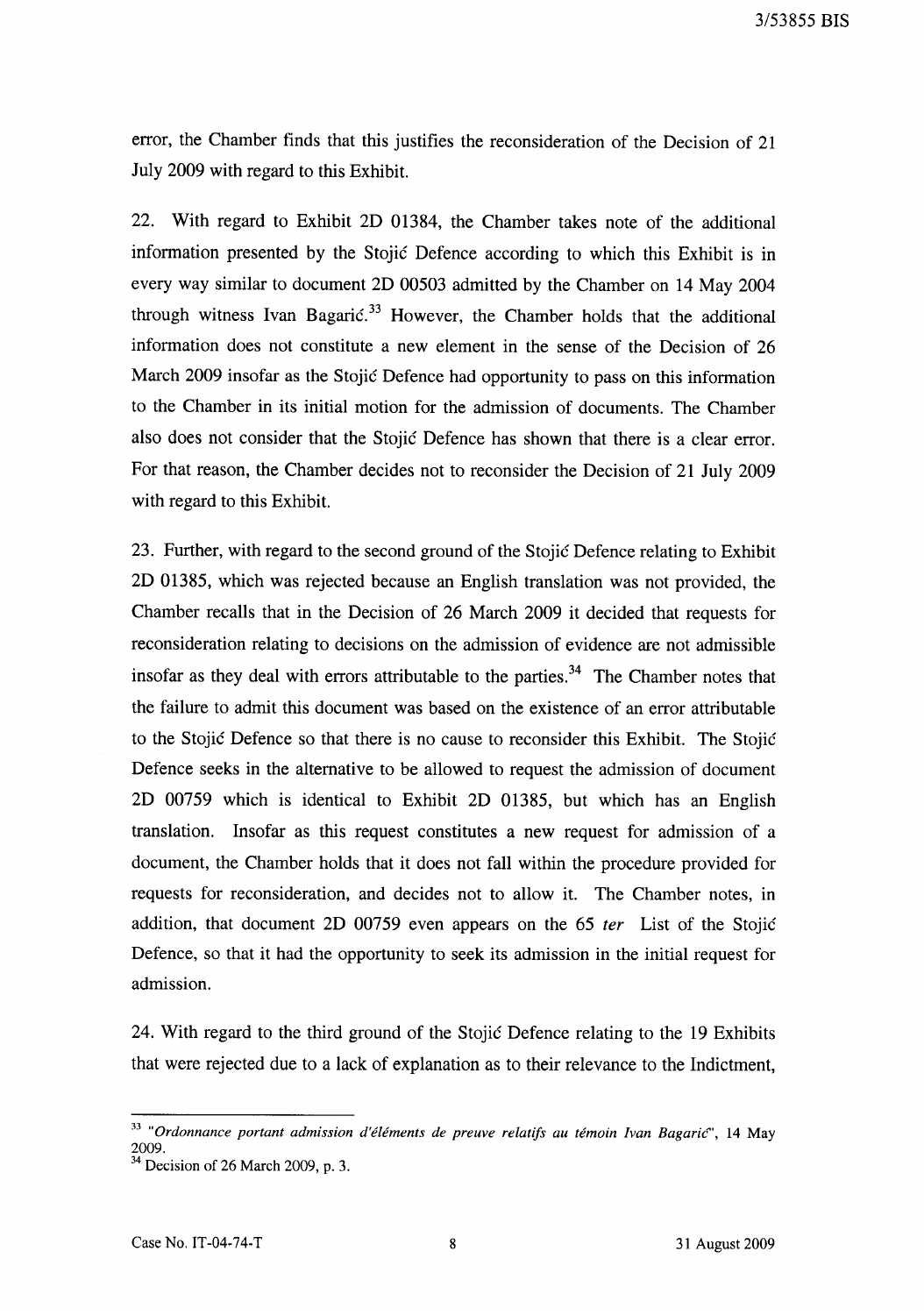the Chamber finds that the Stojic Defence objects to the Decision of 21 July 2009 in the part that concerns them, without presenting evidence of a clear error by the Chamber and adds the arguments that it had already introduced earlier without presenting any exceptional circumstances that would justify reconsideration, such as new facts that it was not able to present in its initial motion. The Chamber therefore decides to reject the request for reconsideration of these Exhibits.

25. With regard to the fourth and fifth grounds of the Stojic Defence relating to the Exhibits that deal with the good relations between the HVO and the ABiH in the Croatian Community of Salt (three Exhibits) and to the MTS (10 Exhibits), the Chamber finds again that the Stojic Defence only objects to the Decision of 21 July 2009 where they are concerned without presenting any proof of a clear error by the Chamber and similarly adds arguments that it had already developed without showing there were any exceptional circumstance that would justify their reconsideration. The Chamber therefore decides to reject the request for reconsideration of these Exhibits.

## c. Assessment of Admissibility of the Reconsidered Exhibit

26. The Chamber therefore decides to reconsider the Decision of 21 July 2009 with regard to Exhibit 2D 01292.

27. The Chamber recalls that at this stage of the trial, it only considers the admissibility of this Exhibit once and does not have to make a final assessment of its probative value. The Chamber will do this only at the and of the trial when all the Defence and Prosecution evidence has been admitted. When performing this assessment, the Chamber will take account of the fact that the Prosecution has not had the opportunity to test this Exhibit during cross-examination.

28. In view of the information provided and the corrections made by the Stojic Defence in the Motion, and that the Prosecution takes no position regarding this Exhibit, the Chamber decides to admit this Exhibit insofar as it presents sufficient indicia of reliability, relevance and probative value.